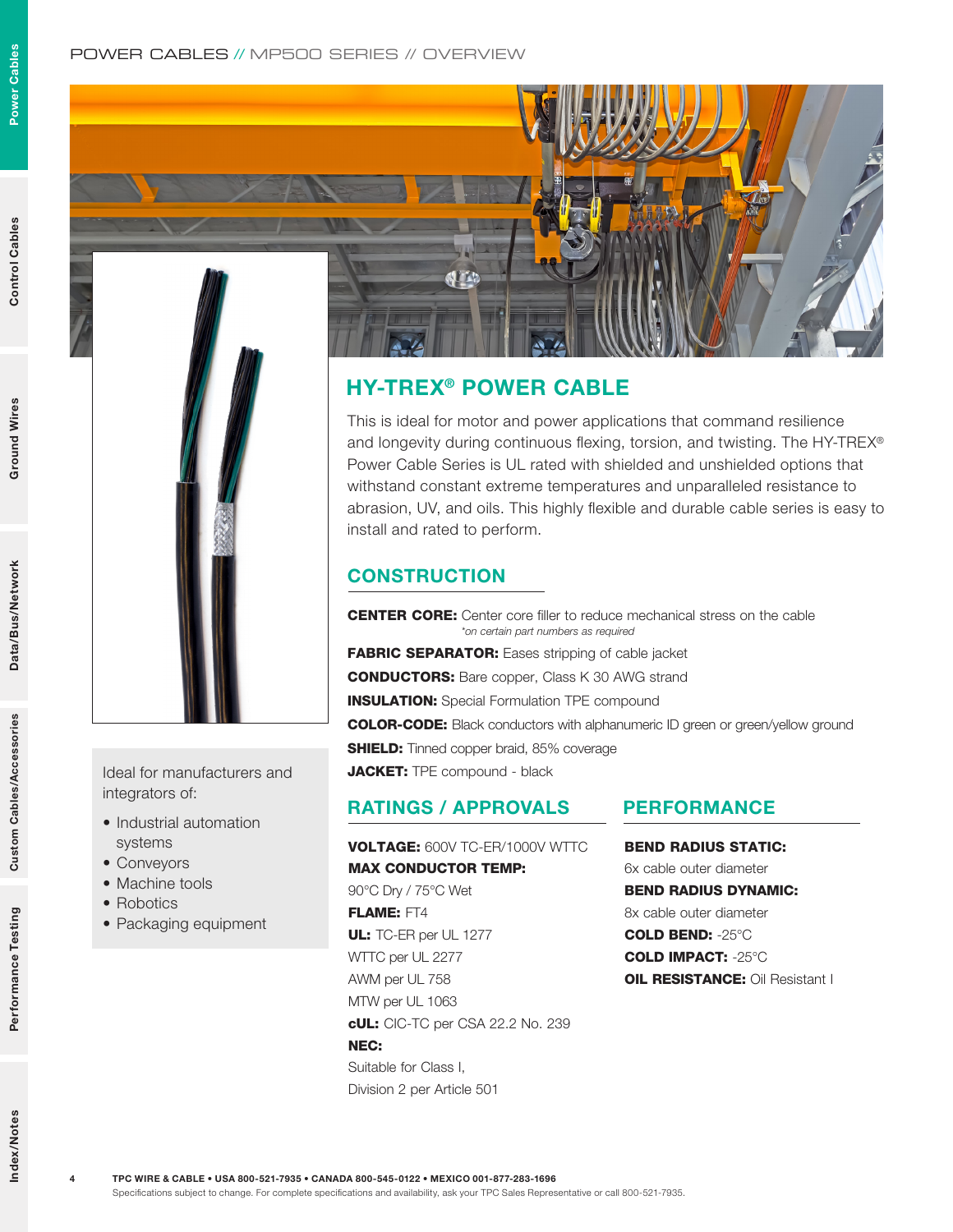## POWER CABLES // MP500 SERIES // SHIELDED

| <b>PART NO.</b>   | <b>NUMBER OF</b><br><b>CONDUCTORS</b> | <b>COND SIZE</b> |                                    |                  | <b>NOM</b>           |                              | <b>BEND</b>            |                       |
|-------------------|---------------------------------------|------------------|------------------------------------|------------------|----------------------|------------------------------|------------------------|-----------------------|
|                   |                                       | <b>AWG</b>       | <b>EQUIV</b><br>(mm <sup>2</sup> ) | <b>STRANDING</b> | <b>O.D.</b><br>(in.) | <b>WEIGHT</b><br>(LBS/1000') | <b>RADIUS</b><br>(in.) | <b>GLAND*</b><br>P/N  |
| MP500-018-3C-GY-S | 3                                     | 18               | 0.75                               | 19/30            | 0.327                | 91                           | 2.7                    | 55002                 |
| MP500-018-4C-GY-S | $\overline{4}$                        | 18               | 0.75                               | 19/30            | 0.350                | 106                          | 2.8                    | 55002                 |
| MP500-018-5C-GY-S | 5                                     | 18               | 0.75                               | 19/30            | 0.378                | 121                          | 3.1                    | 55002                 |
| MP500-016-3C-GY-S | 3                                     | 16               | 1.5                                | 26/30            | 0.354                | 107                          | 2.9                    | 55002                 |
| MP500-016-4C-GY-S | $\overline{4}$                        | 16               | 1.5                                | 26/30            | 0.382                | 126                          | 3.1                    | 55002                 |
| MP500-016-5C-GY-S | 5                                     | 16               | 1.5                                | 26/30            | 0.409                | 145                          | 3.3                    | 55002                 |
| MP500-014-3C-GY-S | 3                                     | 14               | 2.5                                | 41/30            | 0.386                | 135                          | 3.1                    | 55002                 |
| MP500-014-4C-GY-S | $\overline{4}$                        | 14               | 2.5                                | 41/30            | 0.417                | 159                          | 3.4                    | 55002                 |
| MP500-014-5C-GY-S | 5                                     | 14               | 2.5                                | 41/30            | 0.453                | 185                          | 3.7                    | 55004                 |
| MP500-012-3C-GY-S | 3                                     | 12               | 4.0                                | 65/30            | 0.433                | 177                          | 3.5                    | 55004                 |
| MP500-012-4C-GY-S | $\overline{4}$                        | 12               | 4.0                                | 65/30            | 0.472                |                              | 3.8                    | 55004                 |
| MP500-012-5C-GY-S | 5                                     | 12               | 4.0                                | 65/30            | 0.512                | 247                          | 4.1                    | 55005                 |
| MP500-010-3C-GY-S | 3                                     | 10               | 6.0                                | 105/30           | 0.508                | 248                          | 4.1                    | 55005                 |
| MP500-010-4C-GY-S | $\overline{4}$                        | 10               | 6.0                                | 105/30           | 0.583                | 317                          | 4.7                    | 55005                 |
| MP500-010-5C-GY-S | 5                                     | 10               | 6.0                                | 105/30           | 0.634                | 375                          | 5.1                    | 55006                 |
| MP500-008-3C-GY-S | 3                                     | 8                | 10                                 | 168/30           | 0.720                | 440                          | 5.8                    | 55008                 |
| MP500-008-4C-GY-S | $\overline{4}$                        | 8                | 10                                 | 168/30           | 0.787                | 536                          | 6.3                    | 55008                 |
| MP500-008-5C-GY-S | 5                                     | 8                | 10                                 | 168/30           | 0.898                | 669                          | 7.2                    | 55009                 |
| MP500-006-3C-GY-S | 3                                     | 6                | 16                                 | 266/30           | 0.791                | 572                          | 6.4                    | 55008                 |
| MP500-006-4C-GY-S | $\overline{4}$                        | 6                | 16                                 | 266/30           | 0.906                | 741                          | 7.3                    | 55009                 |
| MP500-006-5C-GY-S | 5                                     | 6                | 16                                 | 266/30           | 0.988                | 879                          | 8.0                    | 55010                 |
| MP500-004-3C-GY-S | 3                                     | $\overline{4}$   | 25                                 | 420/30           | 1.000                | 882                          | 8.0                    | 55010                 |
| MP500-004-4C-GY-S | $\overline{4}$                        | $\overline{4}$   | 25                                 | 420/30           | 1.094                | 1089                         | 8.8                    | 55010/55011           |
| MP500-004-5C-GY-S | 5                                     | $\overline{4}$   | 25                                 | 420/30           | 1.201                | 1300                         | 9.7                    | 55010/55011           |
| MP500-002-3C-GY-S | 3                                     | 2                | 35                                 | 665/30           | 1.165                | 1247                         | 9.4                    | 55010/55011           |
| MP500-002-4C-GY-S | 4                                     | 2                | 35                                 | 665/30           | 1.280                | 1554                         | 10.3                   | 55012/55014           |
| MP500-002-5C-GY-S | 5                                     | $\overline{2}$   | 35                                 | 665/30           | 1.406                | 1867                         | 11.3                   | 55014                 |
| MP500-001-3C-GY-S | 3                                     | 1                | 50                                 | 798/30           | 1.299                | 1507<br>10.4                 |                        | 55013/55014           |
| MP500-001-4C-GY-S | 4                                     | $\mathbf{1}$     | 50                                 | 798/30           | 1.429                | 1881                         |                        | 55014                 |
| MP500-001-5C-GY-S | 5                                     | 1                | 50                                 | 798/30           | 1.571                | 2263                         | 11.5<br>12.6           | 55014/55015           |
| MP500-10T-3C-GY-S | 3                                     | 1/0              | 55                                 | 1045/30          | 1.339                | 1791                         | 10.8                   | 55013/55014           |
| MP500-10T-4C-GY-S | 4                                     | 1/0              | 55                                 | 1045/30          | 1.476                | 2244                         | 11.9                   | 55014/55015           |
| MP500-10T-5C-GY-S | 5                                     | 1/0              | 55                                 | 1045/30          | 1.622                | 2705                         | 13.0                   | 55014/55015           |
| MP500-2OT-3C-GY-S | 3                                     | 2/0              | 70                                 | 1330/30          | 1.508                | 2246                         | 12.1                   | 55014/55015           |
| MP500-20T-4C-GY-S | $\overline{4}$                        | 2/0              | 70                                 | 1330/30          | 1.724                | 2928                         | 13.8                   | 55015/55016           |
| MP500-2OT-5C-GY-S | 5                                     | 2/0              | 70                                 | 1330/30          | 1.894                | 3525                         | 15.2                   | 55015/55016           |
| MP500-3OT-3C-GY-S | 3                                     | 3/0              | 95                                 | 1691/30          | 1.559                | 2602                         | 12.5                   | 55014/55015           |
| MP500-30T-4C-GY-S | $\overline{4}$                        | 3/0              | 95                                 | 1691/30          | 1.783                | 3398                         | 14.3                   | 55015/55016           |
| MP500-3OT-5C-GY-S | 5                                     | 3/0              | 95                                 | 1691/30          | 1.957                | 4106                         | 15.7                   | 55015/55016/<br>55017 |
| MP500-4OT-3C-GY-S | 3                                     | 4/0              | 120                                | 2160/30          | 1.843                | 3426                         | 14.8                   | 55015/55016           |
| MP500-4OT-4C-GY-S | $\overline{4}$                        | 4/0              | 120                                | 2160/30          | 2.031                | 4323                         | 16.3                   | 55016/55017           |
| MP500-4OT-5C-GY-S | 5                                     | 4/0              | 120                                | 2160/30          | 2.236                | 5233                         | 17.9                   | 55015/55016/<br>55017 |

*\* Aluminum Straight Grip-Seals®. Sizing based on nominal cable O.D. Due to process tolerances, a smaller/larger gland size may be required.*

# **Power Cables** Power Cables

5

Specifications subject to change. For complete specifications and availability, ask your TPC Sales Representative or call 800-521-7935.